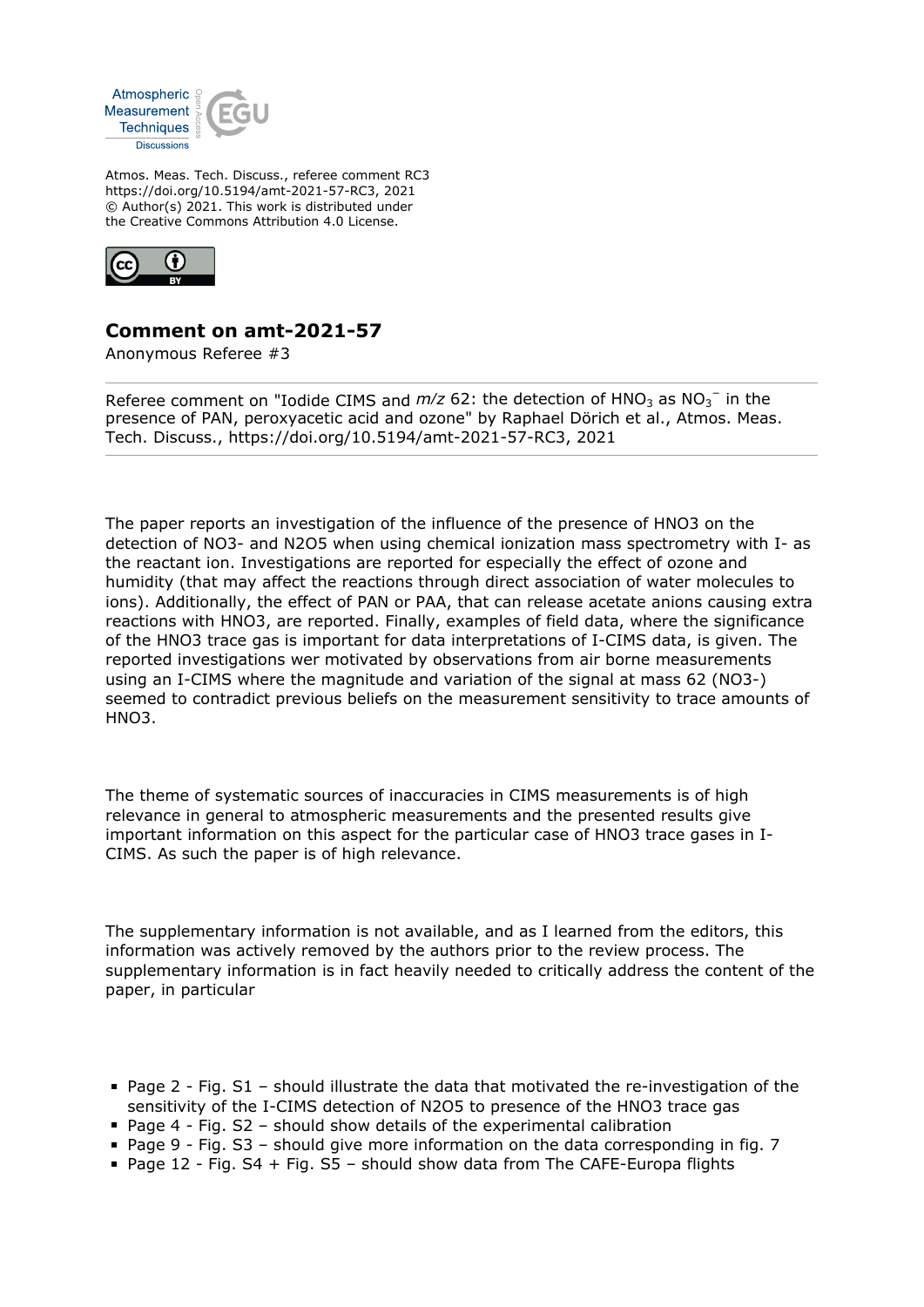I consider the removal of the supplementary information, where essential information is given and to which reference in made throughout the manuscript, as rather unserious and problematic. On this account, I would strongly hesitate to consider the paper for acceptance.

General comments to the paper.

While the introduction is well written and easily accessible, the sections "experimental details" and "Laboratory characterization" could well be work over again for logic argumentation and clarity in the presentation.

I have the following specific comments, if the editors at all find the paper relevant for publication after the removal of the supplementary information.

# **Comment 1: Title and Abstract( e.g. line 11,14)**

The meaning of PAN is not given. Should be mentioned the same way as PAA. In line 14 either use PAN and PAA or give the chemical formulas for both – a least be consistent.

**Comment 2: Page 2, Line 34-45 – several references to literature is missing .** The statement "In very well known series of reactions …" must be backed up with a reference where one can find the reaction rate constants for these reactions.

The statement on the "non-gas loss process" should also be backed by references

The statement on rapid photolysis of NO3 should also be quantified with a reference and an actual number for the photolysis rate.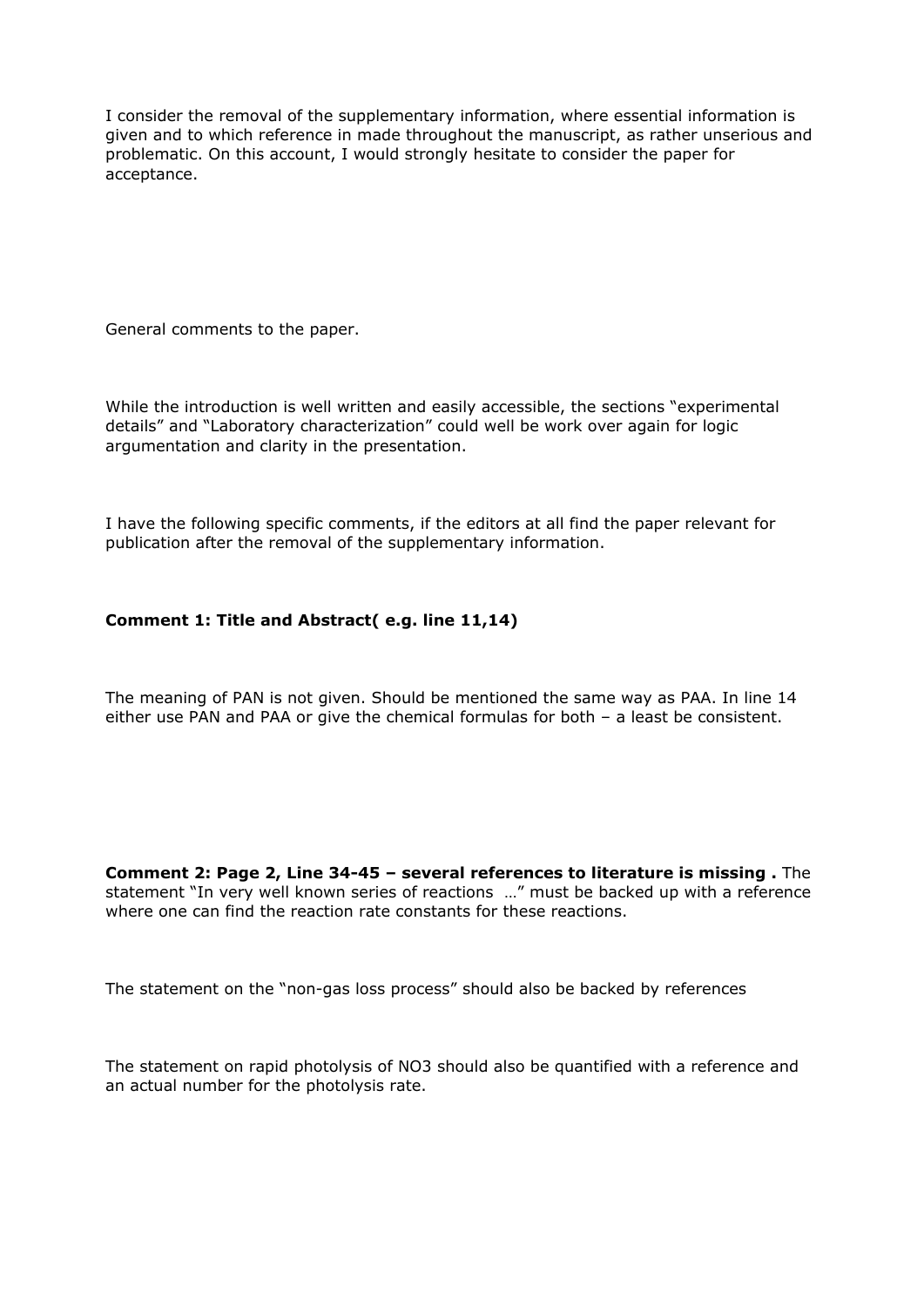#### **Comment 3: Page 3, line 81.**

I believe a rate of 380 s-1 would correspond to  $\sim$ 3 ms rather than  $\sim$ 2 ms as stated, or simply state 2.63 ms to keep the number of significant digits ?. I am also missing the reference that tells where the stated reaction rates comes from, i.e, where do the numbers 380 s^-1 and 1940 s^-1 come from. To appreciate the importance of these timescales, the authors should also specify the transport time of the various ions though the instruments sectors. I realize that some of this information can (partly) be reconstructed from the description of pages 6-7, but it should be clearly stated in this place, which would also ease the reading of the pages 6-7 a lot.

## **Comment 4: page 3, line 86**.

Give reference to the origin of the stated reaction rate constants.

What was the actual concentration of added NO ?

#### **Comment 5: page 5, line 133**.

To appreciate that it is correct to normalize all signals to the primary ions signal, the reader need to be assured that the intensity of this peak (mass 127) is not affected (i.e. only marginally) by the reactions taking place. The authors needs to quantify this more precisely. I am in particular puzzled, since the [I(H2O)]/[I] ratio changes dramatically (approximately a factor of 7 (stated as 6, line 116)), so a least humidity most be important here ?

**Comment 6: page 5, line 133-135**.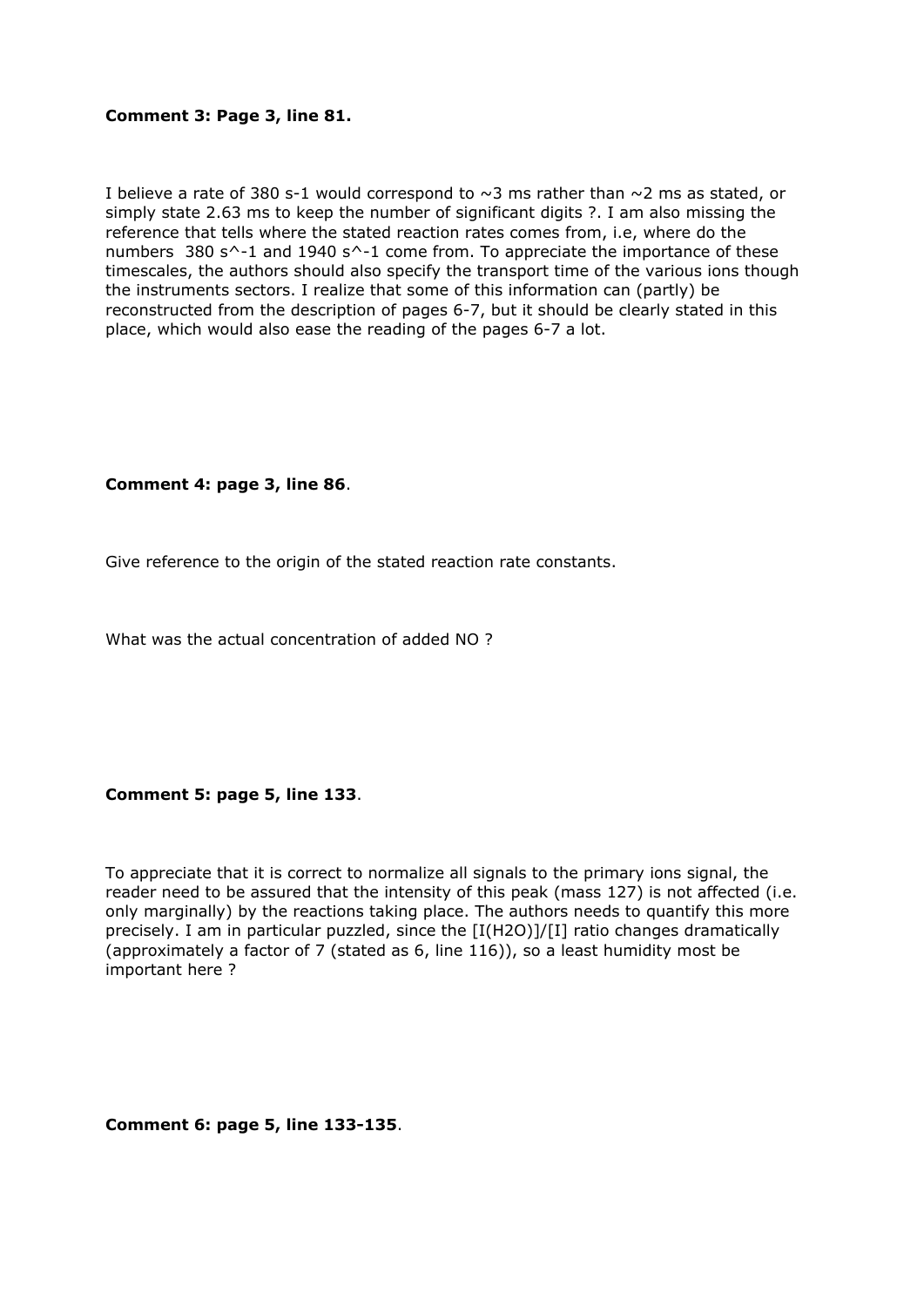Could you expand on the explanation why reaction R6 (association of water to I-) is affected by the concentration of O3. This may be true in some indirect way, but to understand that, it really requires a more explicit explanation at this place in the paper.

# **Comment 7: page 5, line 146.**

The statement "This could be confirmed … m/z 62" seems to reflect an action that the authors speculate could prove their point that the first mentioned explanation for the sensitivity to O3 is not likely. Is this speculation or did you really do the suggested measurement ? It would be good to see the suggested evidence. (A figure in the missing supplementary information would be fine)

## **Comment 8: page 5, R10.**

On the right hand side, IO2- should be IO3-

**Comment 9: page 6-7** - discussion of the observed intensities of IOx-.

Given the rate coefficients of the various reactions, it seems straightforward to calculate the steady state distributions of I-, IO-, IO2-, and IO3- under the various conditions shown in figure 3. Following all the argument that ends on line 200, I believe it would worthwhile to do such a (simple) calculation and compare the result to the data in figure 3.

Moreover, following the discussion one page 7-8, in line 242, the statement is made that " confirming that the detection of IO3- in our experiment is inefficient" (see also line 223-24). I am puzzled if the efficiencies of the various IOx- components may affect the actual relative intensity ratios between them. The authors needs to clarify this issue.